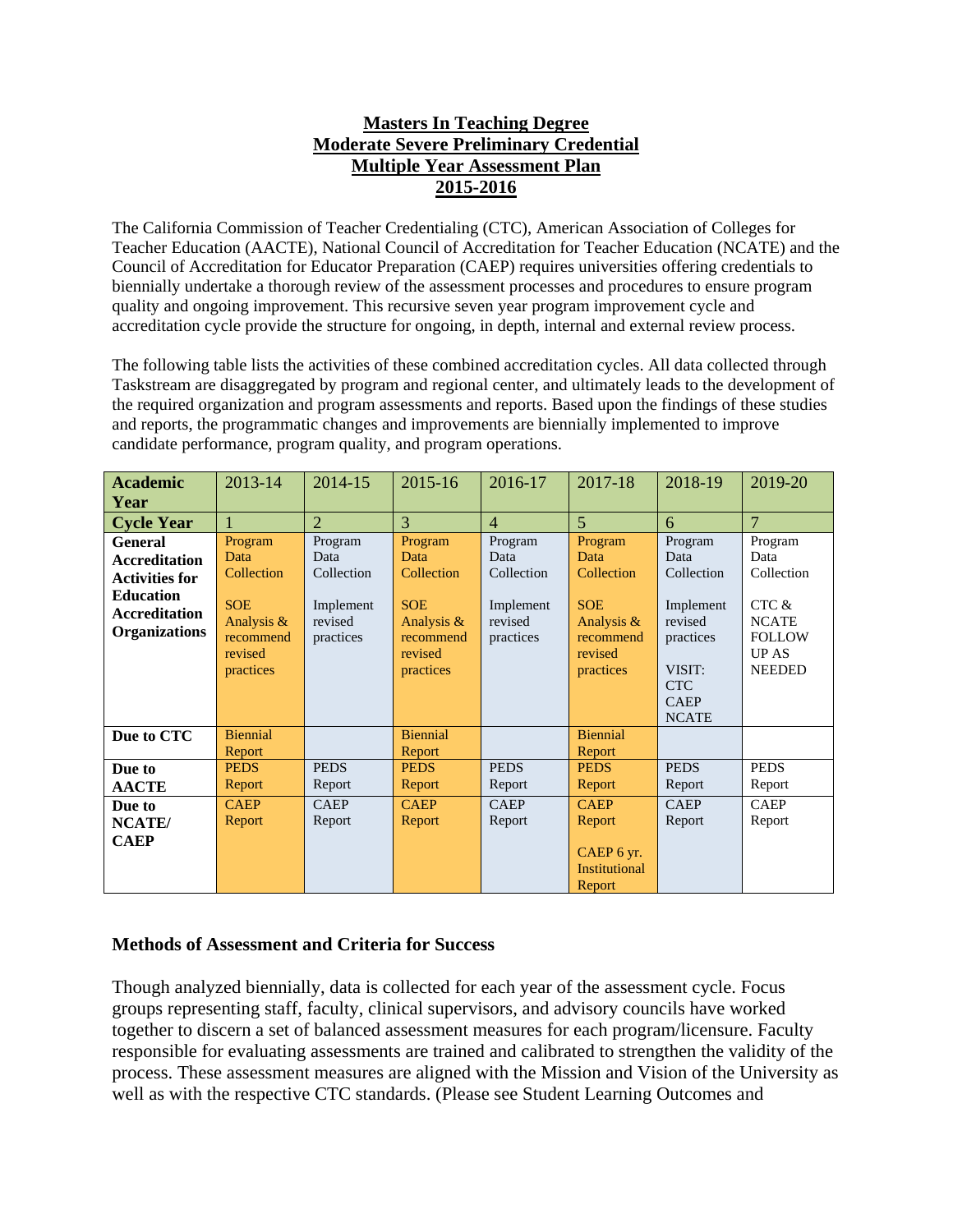Curriculum Maps for this alignment.) Using Taskstream as the primary data management system, the program collects ongoing data from these assessments to gauge candidates' progress throughout their course of study and ensure CTC program standards are met. At least one direct and two indirect measures are used for each Learning Outcome.

Each direct signature assessment is evaluated using a four point rubric. The direct assessments for this program and supporting rubrics are listed below. All candidates are expected to be at the "proficient level of performance with a score of "3" or above in each rubric criterion.

## **Direct Measures:**

| <b>Evaluation Instruments for the</b><br><b>Credential</b>                                                         | <b>Description</b>                                                                                                                                                                                                                                                                                                                                                                                            | <b>Standards Assessed</b>                                          |
|--------------------------------------------------------------------------------------------------------------------|---------------------------------------------------------------------------------------------------------------------------------------------------------------------------------------------------------------------------------------------------------------------------------------------------------------------------------------------------------------------------------------------------------------|--------------------------------------------------------------------|
| <b>EDU 600 Foundations of Education</b><br>and Learning Theory Signature<br><b>Assessment</b>                      | <b>Candidates respond to broad</b><br>questions during an in-class<br>reflection. This reflection includes<br>knowledge gained throughout the<br>course.                                                                                                                                                                                                                                                      | CTC program standards 8A, 5, 6, 3,<br>4, 13<br>PLO <sub>1</sub>    |
| <b>EDU 610 Methods of Teaching</b><br><b>Reading and Writing Signature</b><br>Assessment                           | <b>Candidates respond to broad</b><br>questions during an in-class<br>reflection. This reflection includes<br>knowledge gained throughout the<br>course.                                                                                                                                                                                                                                                      | CTC program standards 7A, 10, 16<br><b>PLO 1,2</b>                 |
| <b>EDU 650 Assessment Procedures</b><br>and Services for Students with<br><b>Disabilities Signature Assessment</b> | Students respond to a series of<br>writing prompts designed to<br>demonstrate their understanding<br>of the course learning outcomes.<br>For this course, that is: application<br>and use of assessment procedures<br>and services as they relate to<br>students with disabilities in the<br>identification of the disability and<br>in the development of the<br>individual education plans for<br>students. | CTC program standards 4, 5, 8, 10;<br>M/S 2,4,6<br><b>PLOs 1,2</b> |
| <b>EDU 652 Instructional</b><br><b>Collaboration Project for Co-</b>                                               | Candidates prepare a co-teaching<br>lesson plan to delineate the role of<br>a special education teacher, DIS,                                                                                                                                                                                                                                                                                                 | CTC program standards 10, 12, 16,<br>22, 23                        |